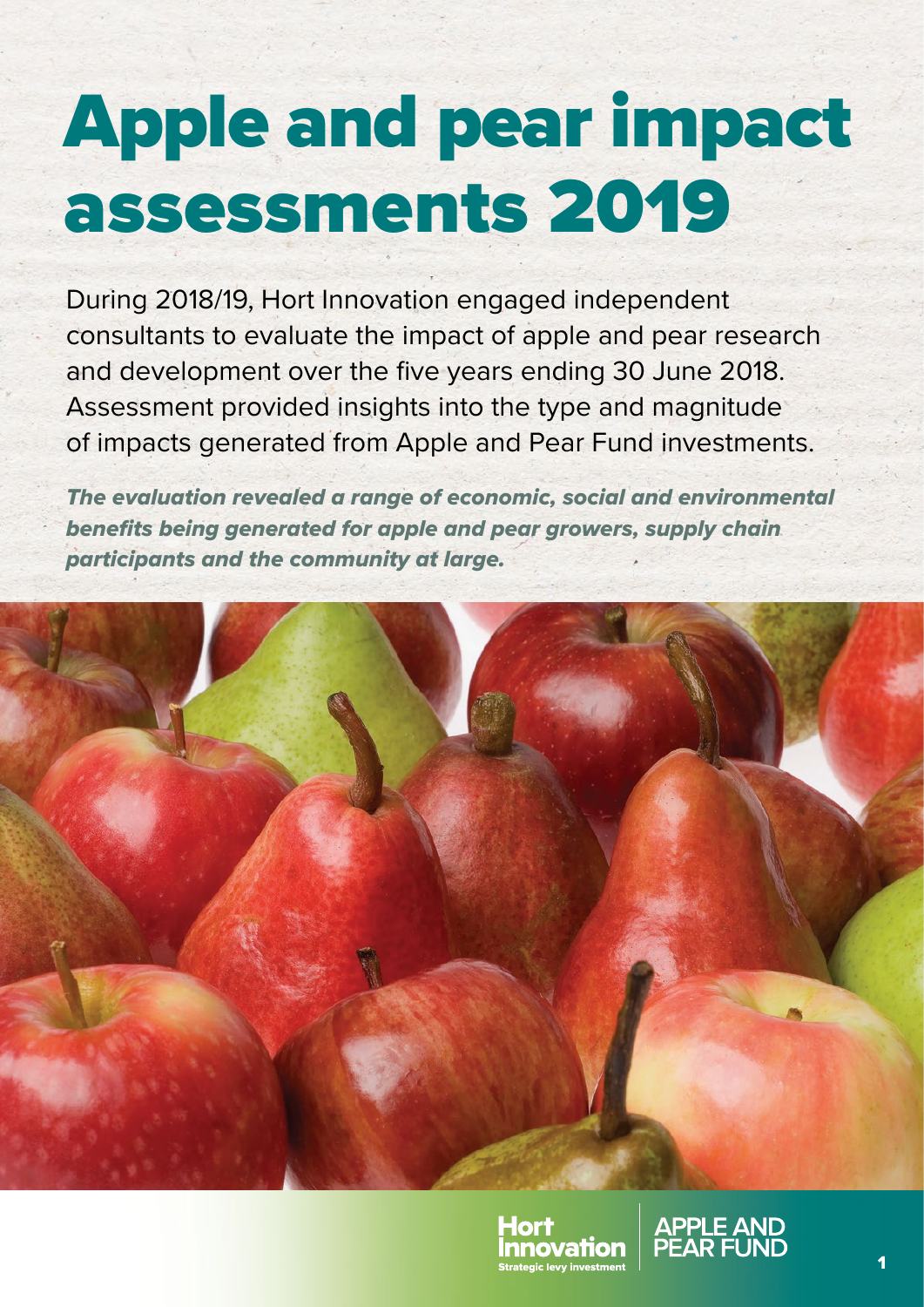

## How the impact assessments were made

Project population defined Projects sampled Projects evaluated





From this pool a random sample of nine projects was selected (listed in subsequent tables). Together these nine projects had a nominal Apple and Pear Fund value of \$15.46 million (46.4 per cent of the overall investment value). Three of the projects aligned with apple and pear Strategic Investment Plan (SIP) 2017‑2021 Outcome 1 (reduce production cost), one aligned with Outcome 2 (increase demand), two aligned with Outcome 3 (increase profitability) and three aligned with Outcome 4 (industry culture).



A pool of Apple and Pear Fund research and development (R&D) projects was identified, with the criteria of being completed between 1 June 2013 and 30 June 2018 and with a Hort Innovation managed investment value of at least \$80,000 – met by a total of 19 projects with a Hort Innovation investment value of \$33.31 million.

Each of the nine projects was evaluated using a framework approach, looking at project objectives, activities, outputs and impacts. Some of the impacts identified were also valued in monetary terms.

The approach for evaluating the impacts was performed in line with impact assessment guidelines defined by the Council of Rural RDCs. The impact assessment consultants engaged with researchers, Hort Innovation staff and industry stakeholders to support the evaluations.



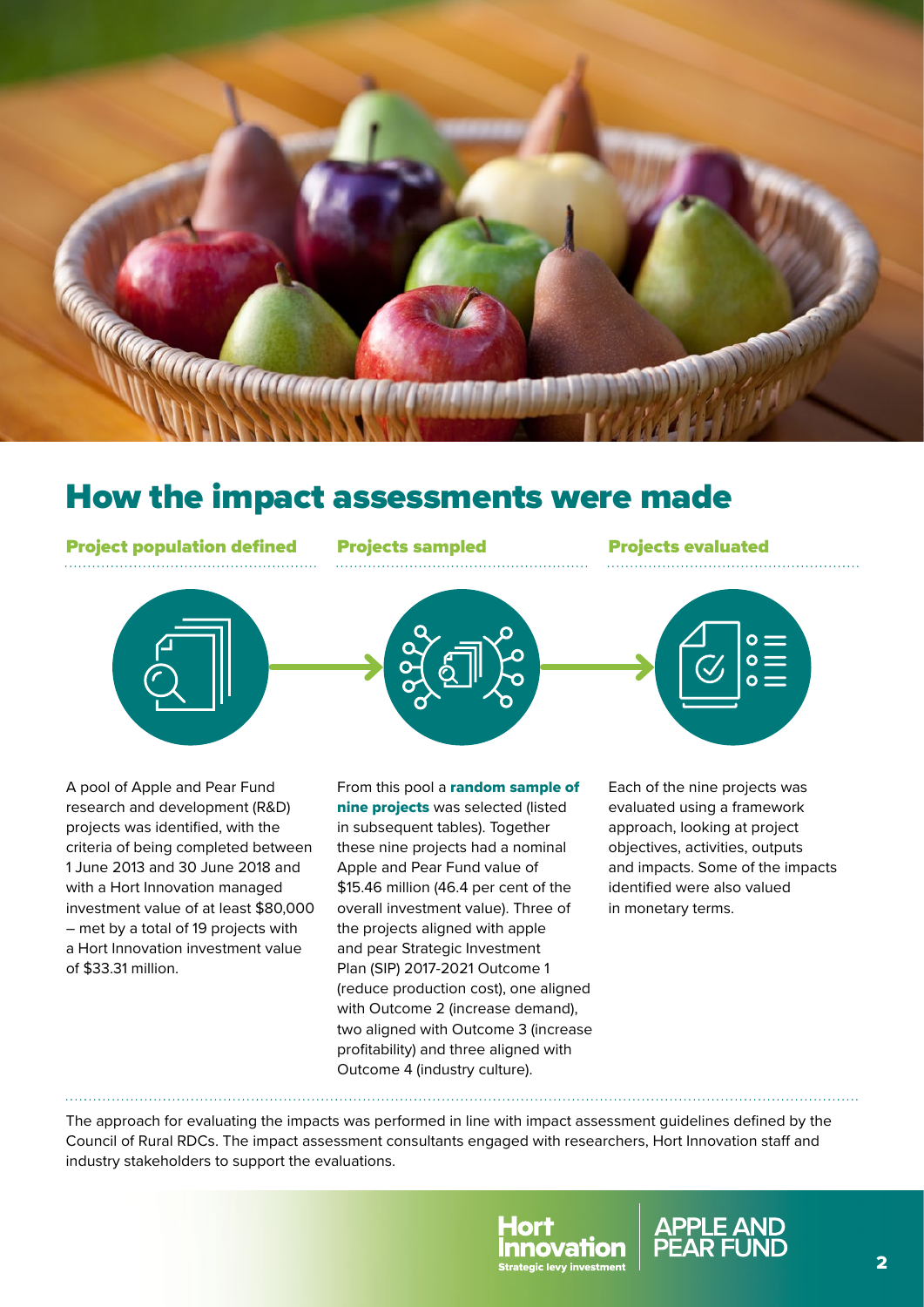# The results

The results demonstrated that the benefits of R&D investments in the Apple and Pear Fund represent a sound return on investment for growers, with the benefit-cost ratio of the nine sampled projects coming out at between 2.0 and **5.1 to one.** Together, the benefits of the nine projects are expected to deliver some \$28.9 million in additional value to the industry and community over the next 30 years (considering the present value of their benefits, minus the present value of their project costs). Keeping in mind that while some impacts were valued, other benefits weren't quantifiable – meaning these results give a conservative estimate of the true benefits that will be realised.





Two of the project investments involved identification of impacts that could not be valued in monetary terms. For these projects only the present value of costs was reported, with all other investment criteria appearing as NR (not reported).

Through the assessments, 52 impacts were identified as having been generated directly by the nine randomly selected projects. Economic and social impacts were grouped into the following five broad categories. Environmental impacts included reduced chemical use and increased water use efficiency.

### Economic impacts

**Increased yield and fruit quality** with improved pest control and more efficient production systems.

Example: *Extension AP05002: Alternaria fruit spot, new directions* (AP06007), resulted in reduced production losses associated with the incidence of Alternaria leaf blotch and fruit spot in Australian apple orchards. While *Profitable pears: maximising productivity and quality of new pear varieties* (AP12002), generated orchard management systems to increase average yield and fruit quality in pear orchards.

#### **Improved resource allocation in research.**

Example: *Apple and pear technical manager* (AP11014), resulted in more efficient deployment of R&D resources from the identification of knowledge gaps and new opportunities for investment, including avoidance of research duplication as well as new program planning, development and management.

#### **Maintained and/or enhanced market access.**

Example: *Apple and pear industry Asian export market development* (AP11023), resulted in increased profitability for apple and pear exporters as a result of increased Asian market access and improved import customer relationships. The project also made progress in securing future market access for mainland Australian apples in China.

## Social impacts

#### **Increased knowledge and scientific capacity.**

Sampled projects added to the skill sets of growers, local communities, allied industries and researchers.

Example: *Apple and pear industry leadership initiative*  (AP12034 & AP15015), trained apple and pear growers who remained with the industry as well as those who contribute leadership to other industries, allied industries and the communities in which they live

**Productivity/profitability benefits having a flow-on effect to support improved community wellbeing in apple and pear growing areas.**

Projects that resulted in additional profitable apple and pear sales will generate flow-on income and employment opportunities in apple and pear growing areas.



For full details of the impact assessments including detailed reports on each project, visit [www.horticulture.com.au/mt18009](http://www.horticulture.com.au/mt18009)